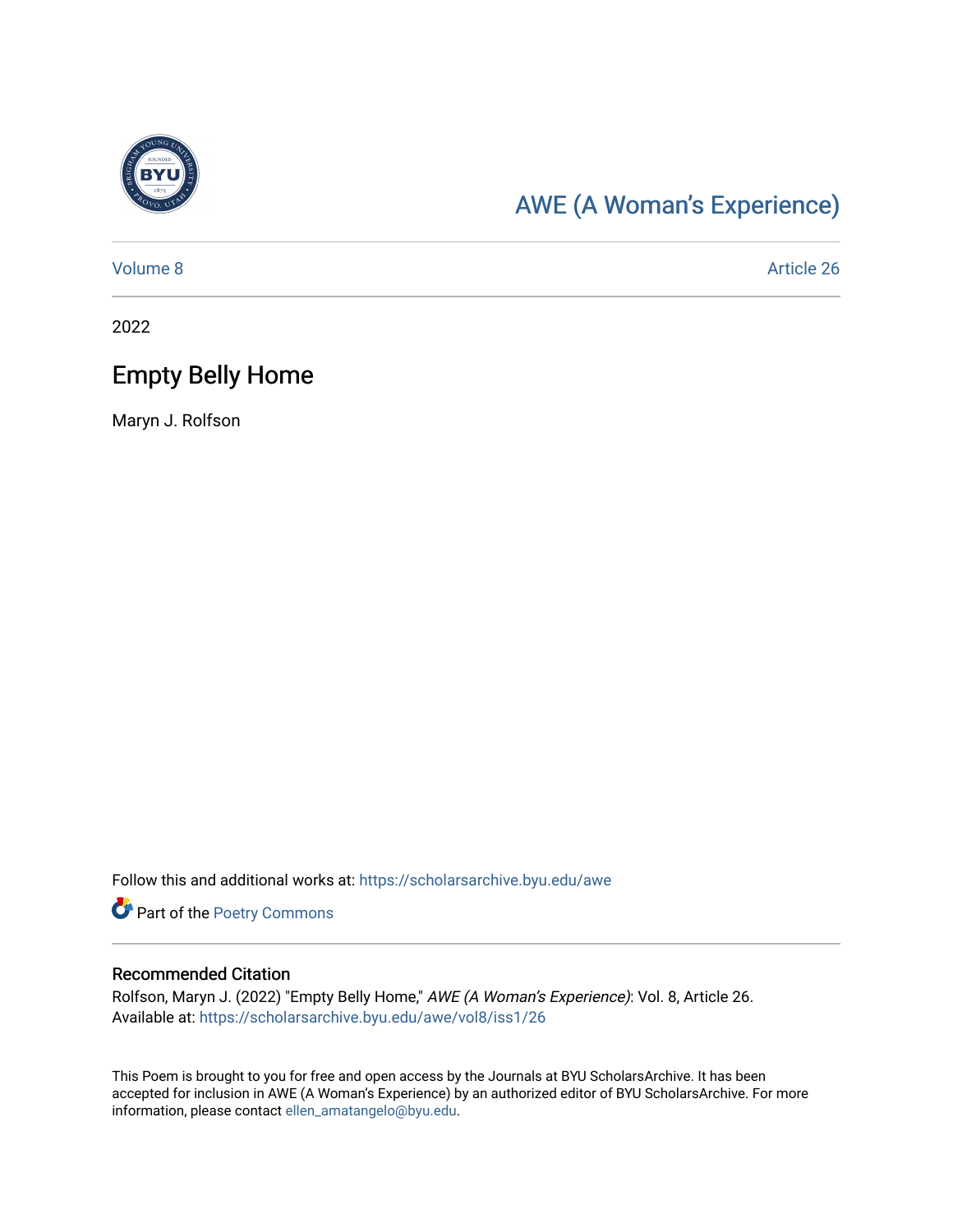## Empty Belly Home

He moved in a few boxes each day

He didn't unlock the basement door and creep down the steps and look for the cellar until his furniture made footprints in the carpet His fingers slid over the mantel and the house shrieked

"I wouldn't do it if it didn't make you so angry." I didn't know how to follow this line then and I still don't

Despite my protest he painted Lavender bruises on my chest, my neck, my lips Ownership So that each time my ghoulish lips part, the deed signed in his affection is renewed

He spent saffron afternoons there Unpacking Playing hooky and lining up his home cassette tapes chromatically Scratchy memories and him swaddled in my warm walls

He won't stop until I say the magic word Make him my father figure He never had his own father, so go figure But I have to spit it out or he won't stop

And the house ached to be lived in! So this was bearable

For a week or two, he was content exploring the upstairs, but he soon grew restless and demanded the key to the basement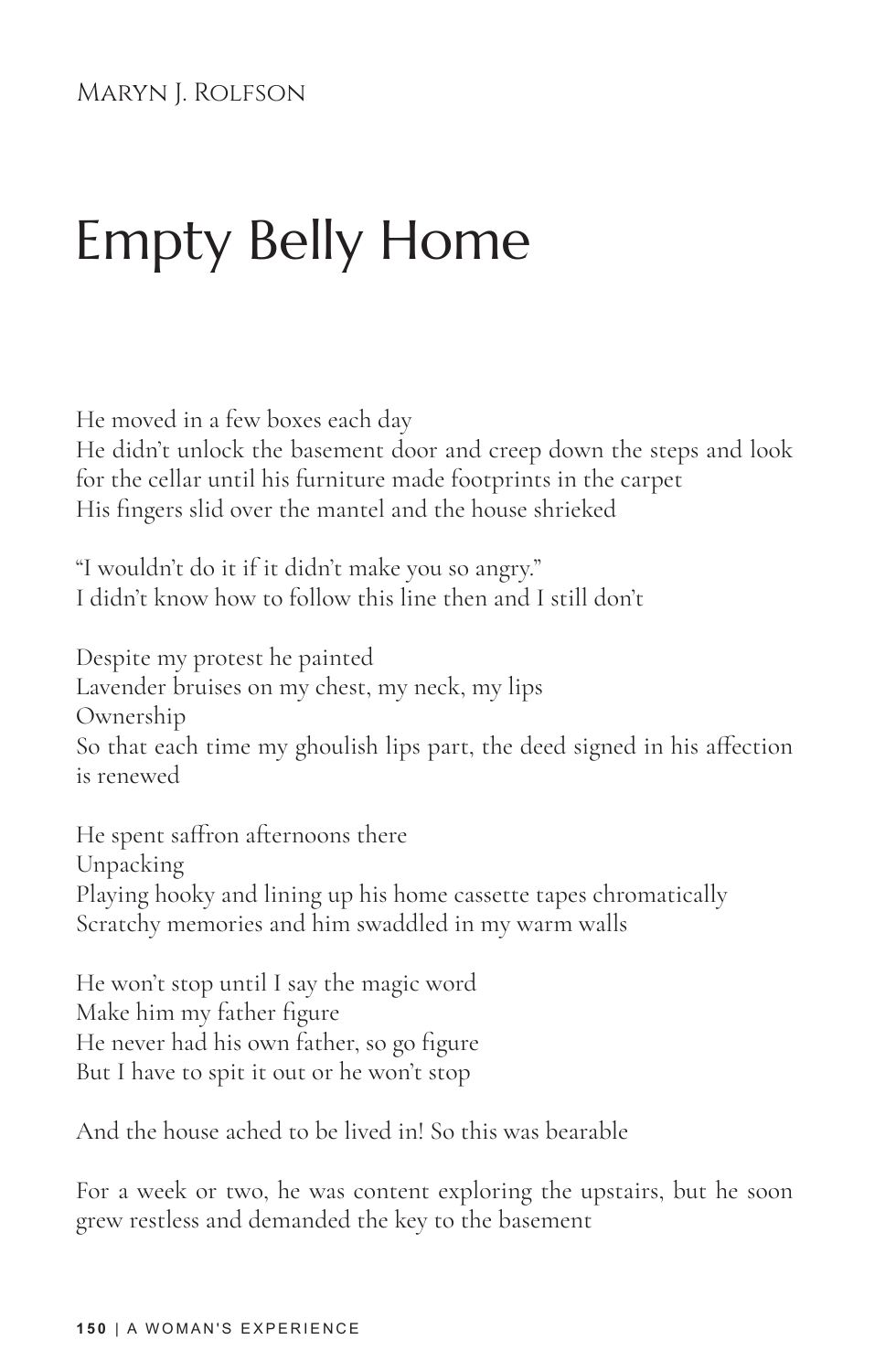Refusal begat resentment, resentment begat a body like a battering ram against the door, over and over and over and over and over Every night The hinges groaned The cogs in the lock began to unwind The screws started to sweat Explosive urgency, until the pipes beneath his sneakers burst and euphoric exhaustion flowed free

I wanted to be lived in. Was this being lived in? He dreamed with his back to the wall, and the wind whipped through the shingles and the broken pipes dripped beneath the floorboards and the domestic philharmonic crooned, "was this being lived in?"

"For now," I settled down and sighed his coffee skin in, and back out

He shut off the gas, the water, and the electricity Empty belly home "It's just my opinion" Every night Over and over and over and over

—

And over until one night, fingernails scrapped brass and the cogs clicked and the door opened He found what he was looking for in the cellar

November came and so did a carpenter He stepped gingerly through the frame and surveyed the structural damage Fear not, little house! He had brought a monkey wrench for busted pipes A flathead screwdriver for loose hinges Sandpaper and milky paint for scuffs in the door Gorilla glue for cracked shingles A shiny brass lock And an industrial-sized cobalt container for every couch and cassette tape left in the house